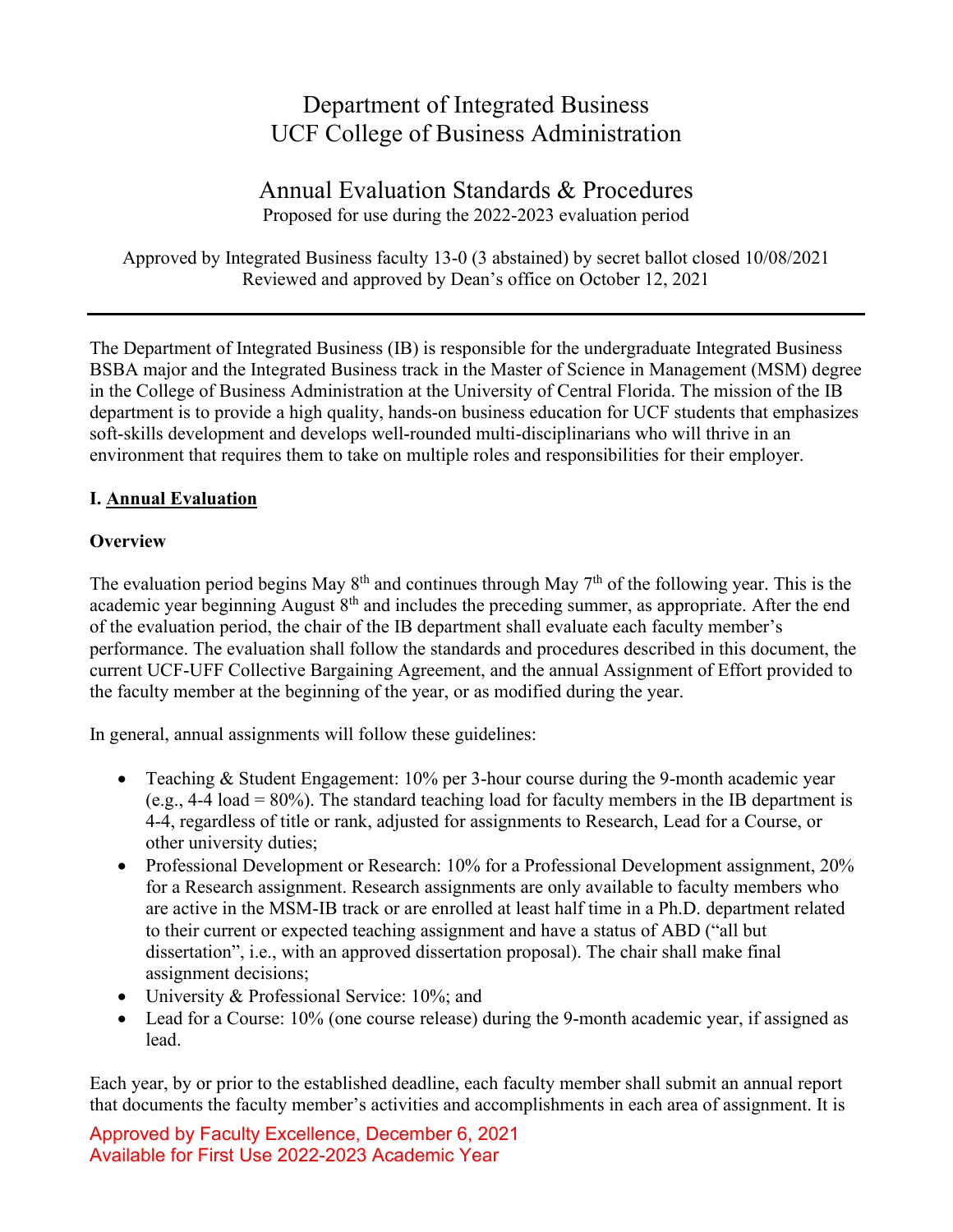the responsibility of the faculty member to thoroughly document activities and accomplishments in the annual report. The faculty member must provide information regarding courses taught on an overload basis or under a supplemental summer agreement. The faculty member may, but is not required to, provide information regarding activities and accomplishments that occur when the faculty member is not under contract (e.g., during the summer semester when the faculty member does not have a supplemental summer agreement).

#### **Goal Setting Meeting**

Each faculty member in the IB department shall meet with the chair prior to or at the beginning of the evaluation period to discuss the faculty member's intended teaching and student engagement, professional development, university and professional service, academic research, and course lead activities for the period. During or following that meeting, the faculty member and the chair will agree on intended exemplary activities in each area of assignment. The activities are intended to be consequential, aligned with department and college goals, and relatively few in number; typically no more than three. The faculty member and the chair will also come to agreement on specific goals for those activities. These activities and goals will be recorded on the Faculty Member Annual Goals form found in Appendix A, which shall be signed by the faculty member and the chair. If agreement is not reached, the faculty member may appeal to the dean or representative to establish goals or may proceed with intended activities and be evaluated based on the standards stated in each section of this document.

In general, meeting the minimum standards for a Satisfactory rating in an area of assignment and achieving the goals for agreed upon exemplary activities in that area will result in an Outstanding rating in that area. Meeting the minimum standards for a Satisfactory rating in an area of assignment and making substantive progress on agreed upon exemplary activities in that area will result in an Above Satisfactory rating in that area. The faculty member can request a meeting with the chair during the evaluation period to discuss changes to the agreed upon goals. If there is agreement on new activities and/or goals, a new Faculty Member Annual Goals form will be completed and signed.

Completed Faculty Member Annual Goals forms for the current year and previous years will be made available to all faculty members. These are currently stored on the IB shared drive.

#### **Evaluation of Each Area of Assignment**

Each area of assignment shall be assigned an annual rating of Outstanding, Above Satisfactory, Satisfactory, Conditional, or Unsatisfactory. In each of the remaining sections of this document relating to an area of assignment, minimum standards for achieving a rating of Satisfactory are described. Additional exemplary activities are also listed. The evaluation in each area will be assigned as follows:

*Outstanding* will be assigned if the faculty member meets the minimum standards for a rating of Satisfactory in the area of assignment and either (a) there is evidence of success in substantially more of the listed additional exemplary activities, in quality, difficulty, variety or number of occurrences, than a majority of the faculty member's peers or (b) the faculty member has achieved the goals agreed to by the faculty member and chair at the beginning of the evaluation period for specific exemplary activities in that area of assignment.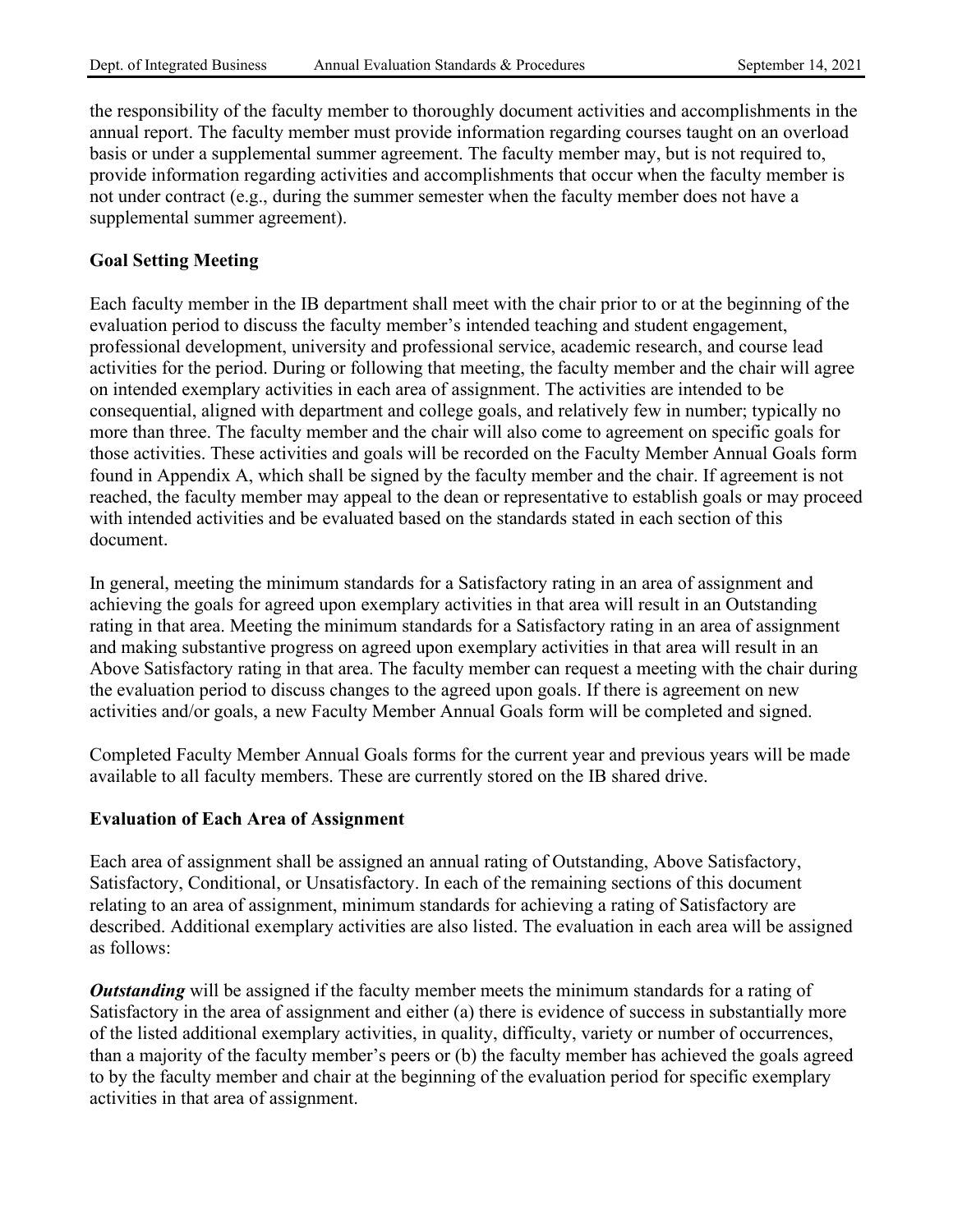*Above Satisfactory* will be assigned if the faculty member meets the minimum standards for a rating of Satisfactory and either (a) there is substantive evidence of success in multiple areas of the listed additional exemplary activities or (b) the faculty member has put forth substantive efforts towards the specific exemplary activities in that area of assignment agreed to by the faculty member and chair at the beginning of the evaluation period.

**Satisfactory** will be assigned if the faculty member meets the minimum standards for a rating of Satisfactory and there is little or no evidence of any additional exemplary activities in the area.

*Conditional* will be assigned if the faculty member does not meet the minimum standards for a rating of Satisfactory for the current evaluation period and was not assigned a Conditional or Unsatisfactory rating in the area for either of the previous two evaluation periods.

*Unsatisfactory* will be assigned if the faculty member does not meet the minimum standards for a rating of Satisfactory for the current evaluation period and was assigned a Conditional or Unsatisfactory rating in the area for either of the previous two evaluation periods.

## **Overall Rating**

In general, the overall annual evaluation rating shall be calculated as the weighted average evaluation over all areas of assignment, where the evaluation in each area is assigned a number as follows:

- Outstanding  $= 4$
- Above Satisfactory  $= 3$
- Satisfactory  $= 2$
- Conditional  $= 1$
- Unsatisfactory  $= 0$

The weight for each area shall be the assignment of effort for the area. The numerical result shall be rounded to the nearest whole number and the overall rating of Outstanding, Above Satisfactory, Satisfactory, Conditional, or Unsatisfactory shall be assigned following the preceding numerical equivalences (e.g., 3.50 rounds to 4 which is an evaluation of Outstanding, whereas 3.49 rounds to 3 which is an evaluation of Above Satisfactory.)

The one exception to this general process is if the faculty member receives an evaluation of Unsatisfactory in any area of assignment with an assignment of effort of five percent or more, the faculty member's overall rating shall be Unsatisfactory for the evaluation period.

#### **II. Teaching & Student Engagement**

#### **Overview**

The chair of the Integrated Business (IB) department will evaluate the teaching  $\&$  student engagement performance and effectiveness of the faculty member for the evaluation period as part of the annual evaluation process. The faculty member's primary goal in teaching should be to foster student learning; therefore, the focus of these evaluation standards is on activities and accomplishments that directly foster learning by the faculty member's students. The evaluation of teaching is not a simple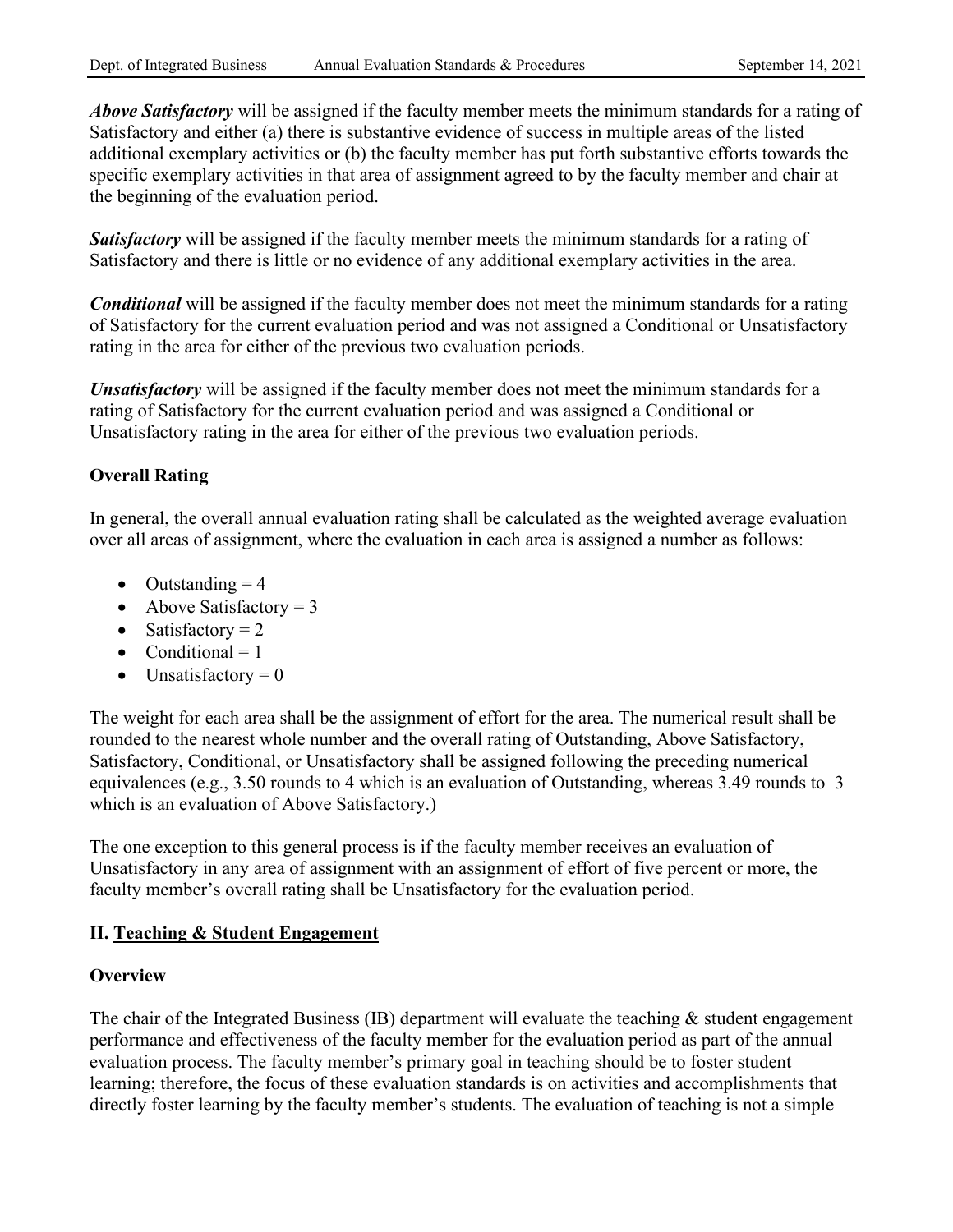counting of the number or variety of activities; it seeks to measure both efforts expended, progress made, and outcomes achieved.

#### **Sources of Information**

In forming the evaluation of teaching  $\&$  student engagement, the chair will consider the faculty member's teaching assignment for the year (number and types of courses) and will gather information from:

- teaching & student engagement related materials submitted by the faculty member as a part of their annual report;
- feedback from lead faculty members, students, peers, and others regarding the faculty member's teaching performance and effectiveness. If the chair receives negative feedback that might reasonably be expected to impact the faculty member's annual evaluation, the faculty member will be informed of this feedback in writing as soon as practicable and provided the opportunity to respond to it;
- written reports such as student perception of instruction (SPI) numerical feedback and written comments, Faculty Center for Teaching and Learning reports of attendance at sessions, etc.; and
- teaching observations and evaluations, if conducted. If the chair, designee, or peer conducts observation and evaluation of teaching, it will be done according to the requirements of the collective bargaining agreement and on an equitable basis (e.g., some defined group such as all faculty members in the first two years of UCF employment, all faculty members earning evaluations below Satisfactory in the previous year, etc.).

#### **Minimum Standards for a Satisfactory Rating**

The minimum standards for teaching  $\&$  student engagement focus on the faculty member's teaching assignment, including work outside of the classroom that supports assigned classes and the students enrolled in them. By design, these standards are detailed and extensive, as they support and affirm the IB department and College of Business Administration's commitments to student learning and success. Efforts that are "as requested by the chair" will be distributed equitably across the faculty members in the IB department.

In order to earn a rating of Satisfactory or higher, the faculty member must do all of the following:

- for each course taught:
	- o deliver the course as designed by the lead faculty member and participate in common course activities such as the development of common examinations;
	- o provide informative and timely performance feedback to students (e.g., grades and comments on assignments) using the rubrics established for the course. Performance feedback should reflect meaningful differences in performance across students as demonstrated by grade distributions and other measures;
	- o relay information to students (regarding, e.g., internships, job fairs, co-curricular opportunities) on a timely basis;
	- o hold classes as scheduled, including a final exam or other activity during the scheduled final exam period, unless a written exemption is granted by the chair, in advance where possible;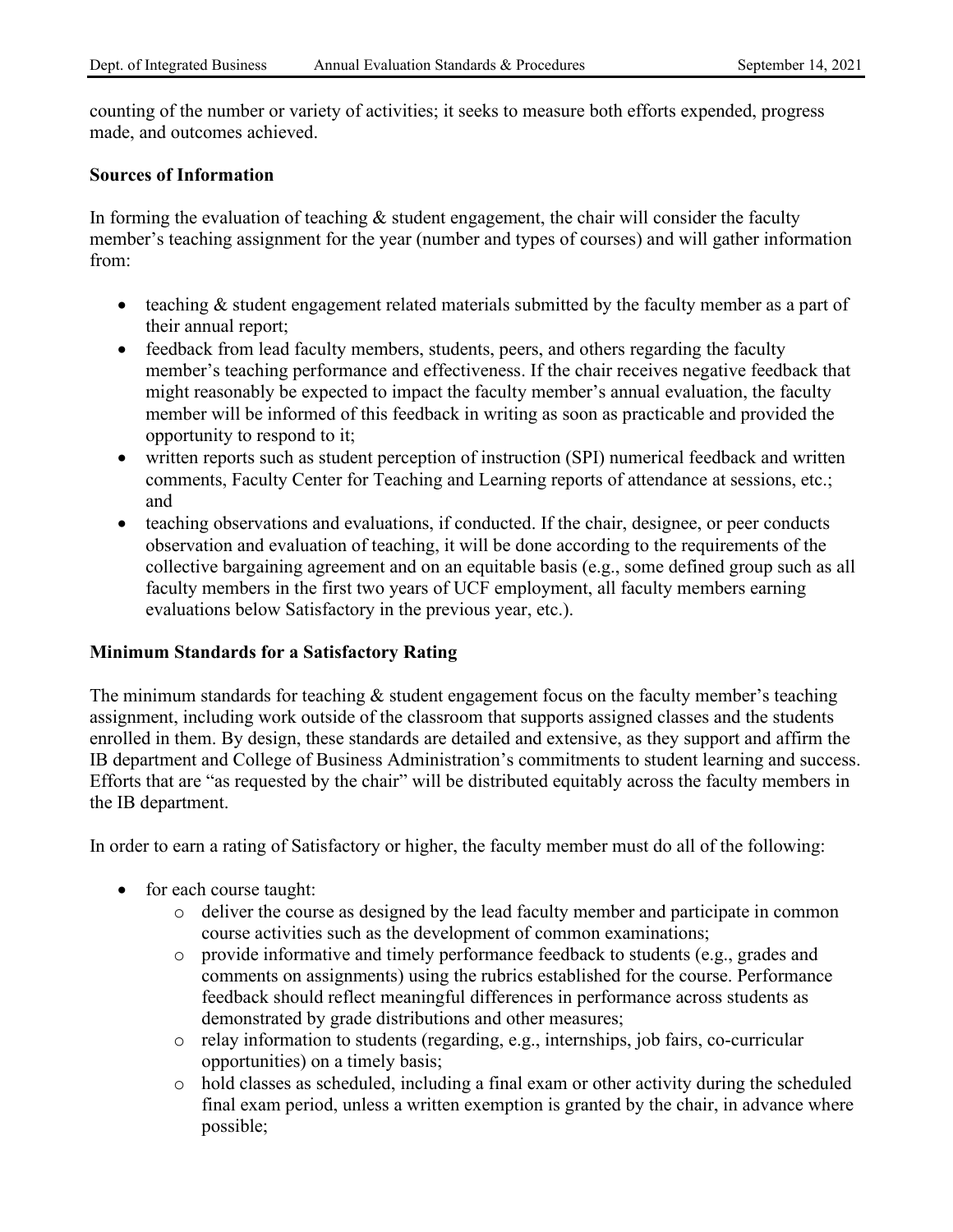- o hold at least 1 hour of pre-scheduled office hours each week for each 3-hour course assigned at the campus on which the course is taught, be available for additional appointments with students at mutually convenient times, and respond to student emails and phone calls in a timely manner;
- o earn a rating of Good, Very Good, or Excellent for "Overall Effectiveness of the Instructor" from at least 50% of students responding to the Student Perception of Instruction (SPI) instrument across all courses taught during the evaluation period; and
- o receive evaluations of Satisfactory or higher on teaching observations, if conducted. The rubric for teaching observation feedback will be provided to the faculty member in advance.
- as a member of the IB department and College of Business Administration:
	- $\circ$  take an active part in curricular or program review or assessment and accreditation efforts, as requested by the chair;
	- o take an active part in curricular or program development, as requested by the chair;
	- o serve appropriately on Honors-in-the-Major thesis committees, as requested by the chair;
	- o participate in peer teaching evaluations, as requested by the chair;
	- o act in a professional manner and show proper respect for students in classroom settings, in other face-to-face meetings, and in communications. This requirement does not preclude having high expectations for student efforts and behavior or high grading standards; and
	- o adhere to the standards described in the UCF Employee Code of Conduct.
- as a teaching professional:
	- o maintain academic and/or professional qualifications necessary under accreditation standards (SACSCOC and AACSB) for undergraduate or master's instructors (depending on educational credentials and assignment)

## **Exemplary Activities**

If the faculty member meets the minimum standards for a Satisfactory rating, the chair will consider exemplary activities and apply them to the ratings guidelines described previously. These activities are not valued equally. The chair will take into account the effort expended, the substance/depth of the activity, and the outcome achieved. The following is a non-exhaustive list of examples of such activities:

- providing substantive material to improve courses to the appropriate lead faculty member (e.g., alternative assignments, resources, structures, activities, etc.);
- supervising one or more Honors-in-the-Major thesis or other substantive involvement of students in research, such as supervising independent studies;
- developing student organizations for IB students or having a substantive role (e.g., help to arrange speakers and events, assist in fund raising and budgeting process, attend functions, help recruit student members and leaders, etc.) as the faculty advisor for one or more student organizations related to the major or college, as approved in advance by the chair;
- formal mentoring of students during the year;<sup>[1](#page-4-0)</sup>

<span id="page-4-0"></span> $1$  The IB department has established a formal mentoring program, as follows: Faculty members interested in mentoring are included in a list (with short biography/background/qualifications) which is distributed to students. Students *voluntarily*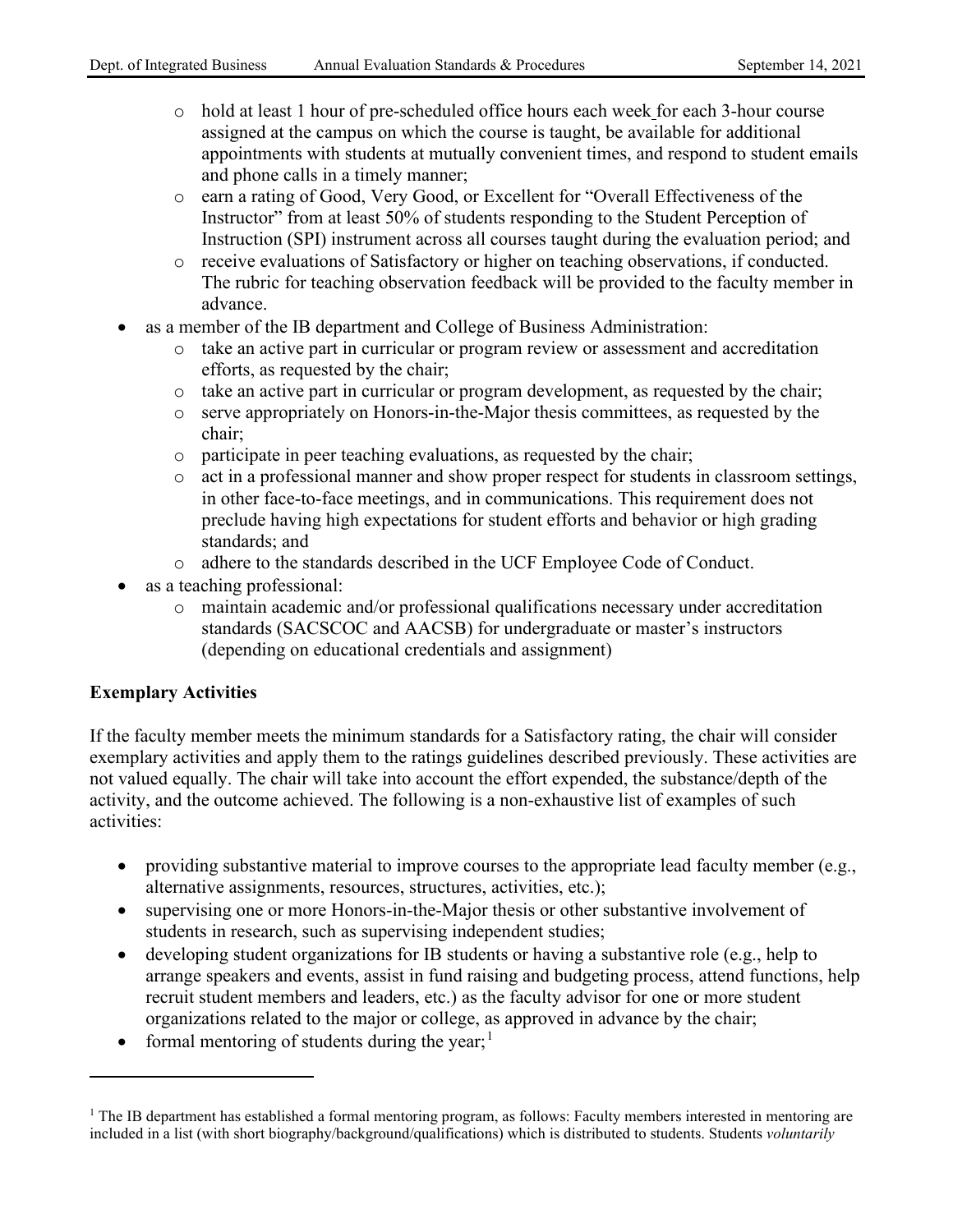- developing or maintaining a department-wide student competition;
- developing or maintaining internship opportunities for IB students;
- developing or maintaining a high impact international experience for students through facultyled exchanges;
- arranging for speakers for The Exchange or other IB department speaker series;
- receiving grants for teaching related activities, including internal UCF grant programs;
- winning a college-wide or university-wide teaching award;
- preparing and delivering a teaching workshop for FCTL;
- publishing in journals or other publications focused on pedagogy;
- presenting at a national refereed conference on education;
- a new course preparation (the first time the faculty member has taught the course);
- three or more in load course preparations in a single term;
- three or more campus locations for in load teaching in a single term; and
- substantive work on and/or meeting goals for other exemplary teaching & student engagementrelated activities agreed to in advance by the faculty member and the chair.

Repetition of these activities, when possible, will provide additional justification for a higher rating.

#### **Examples of Different Ratings Outcomes**

Note: these examples do not apply if the faculty member and chair have agreed upon activities and goals for the evaluation period.

Example 1: Faculty member meets the standards for a Satisfactory evaluation. In addition, the faculty member teaches at three campus locations in the fall semester and mentors two students in the department's formal mentoring program. Evaluation is Satisfactory.

Example 2: Faculty member meets the standards for a Satisfactory evaluation. In addition, the faculty member arranges three speakers for The Exchange, develops six new internship opportunities for students, and maintains ties with a dozen other internship providers. Evaluation is Above Satisfactory.

Example 3: Faculty member meets the standards for a Satisfactory evaluation. In addition, the faculty member serves as faculty advisor for the Small Business Owners student club, attends their monthly meetings, arranges four speakers for their program, and helps them increase membership by 20%. The faculty member works with another faculty member to create and launch a student contest that judges students across the university based on their management of small businesses. Forty-seven students participate in the initial event. Evaluation is Outstanding.

#### **III. Professional Development**

#### **Overview**

contact the department chair requesting a mentor relationship (not a class requirement) and state interest in two or more faculty members. The student is matched with a faculty member by the department chair. The student and faculty member meet one-on-one, face-to-face at least twice each semester for at least 30 minutes. The faculty member maintains a log of meetings and topics discussed and includes this log in the faculty member's annual report. The goals of the program are positive impact on the student, accountability, and minimum bureaucracy.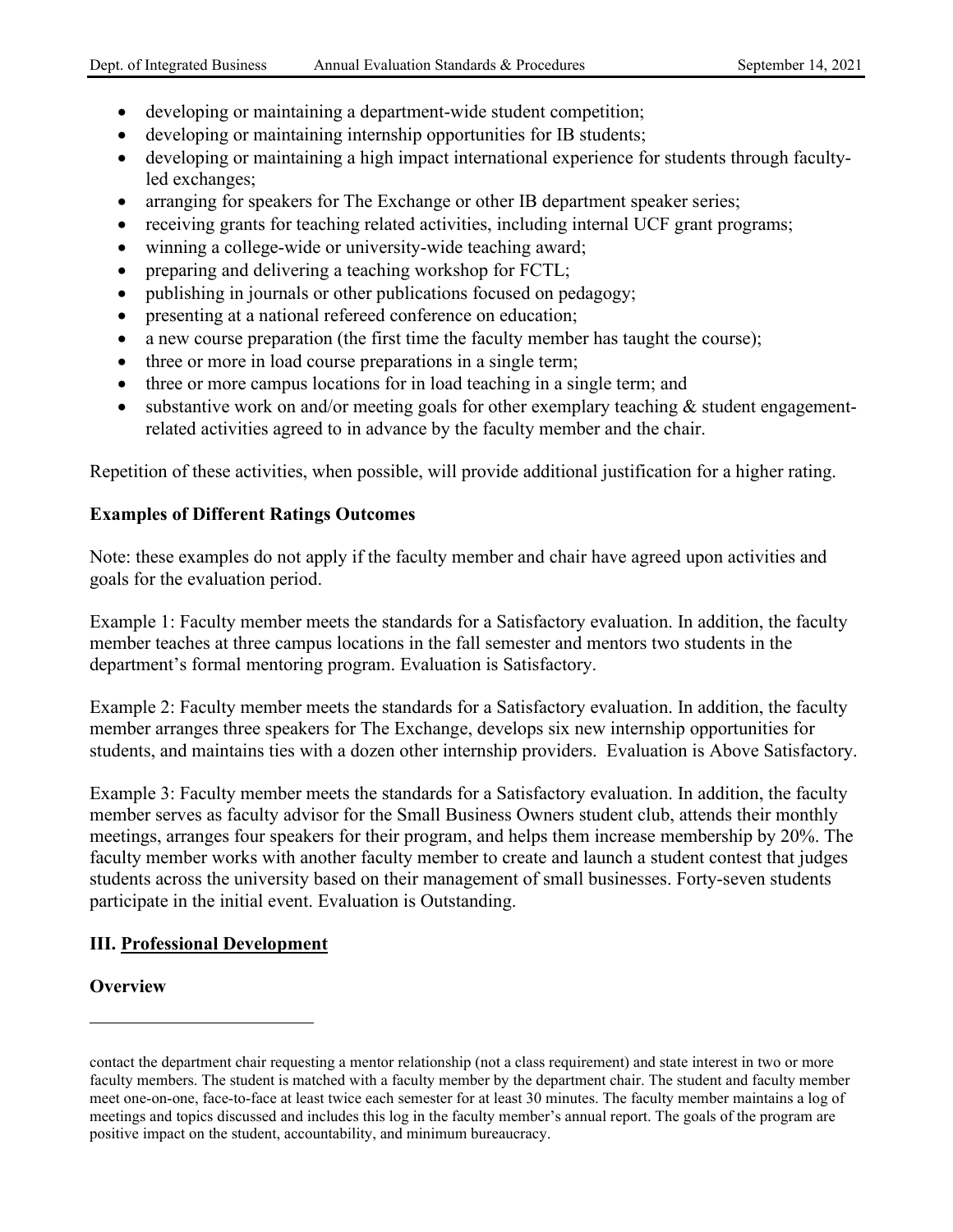If the faculty member has a Professional Development assignment, the chair of the Integrated Business (IB) department will evaluate their professional development efforts and achievements for the evaluation period as part of the annual evaluation process. The faculty member's primary goal in professional development should be to maintain and extend their subject matter expertise in fields related to the current or anticipated teaching assignment. The evaluation of professional development is not a simple counting of the number or variety of activities; it seeks to measure both efforts expended and outcomes achieved.

#### **Sources of Information**

In forming the evaluation of professional development, the chair will consider the faculty member's typical and anticipated teaching assignments and any professional development activities and related goals to which the faculty member and chair agreed at the beginning of the evaluation period. The chair will gather information from:

- materials related to professional development submitted by the faculty member as a part of their annual report, which should thoroughly document all activities and
- public sources of information relating to the faculty member's professional development activities.

#### **Minimum Standards for a Satisfactory Rating**

In order to earn a rating of Satisfactory or higher, the faculty member must do all of the following:

- maintain currency and relevancy for someone who is teaching the undergraduate courses typically assigned to the faculty member, as defined by AACSB and SACSCOC, which accredit the College of Business Administration and/or IB department; and
- successfully complete and document activities from the list of exemplary activities constituting efforts of 60 or more hours during the evaluation period.

#### **Exemplary Activities**

The following are examples of professional development activities that sustain and improve subject matter expertise.<sup>[2](#page-6-0)</sup> Activities must be directly related to the teaching assignment or needs of the IB department. These activities are not valued weighted. The chair will take into account the effort expended, the substance/depth of the activity, and the outcome achieved.

- continuing education, either in a degree program or non-degree program;
- consulting work that is paid or unpaid;
- achieving or maintaining professional certification;
- publication in academic<sup>[3](#page-6-1)</sup> or practitioner focused outlets;

<span id="page-6-0"></span><sup>&</sup>lt;sup>2</sup> The activities in this list are accepted by AACSB as evidence of meeting faculty sufficiency standards for those in the Practice Academic (PA) and Instructional Practitioner (IP) categories.

<span id="page-6-1"></span> $3$  Publication of academic research as part of the Professional Development assignment may take more than a single year; therefore evidence of substantive research efforts, such as a completed working paper or a revise-and-resubmit request from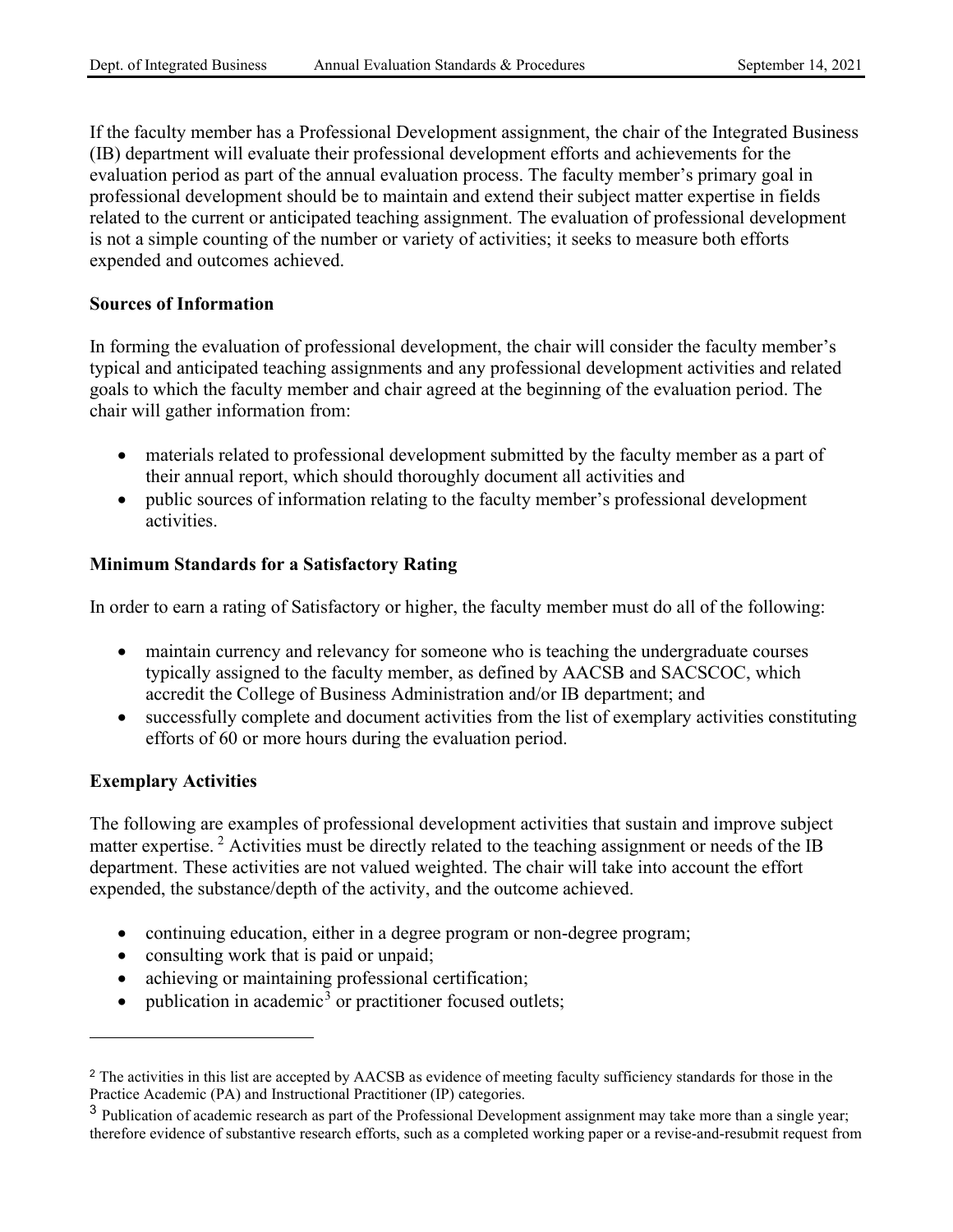- for those with a separate Research assignment, publishing in higher quality academic journals, as agreed to in advance with the chair;
- invited presentation at an academic or professional conference;
- attendance at an academic or professional conference;
- board membership;
- business ownership;
- teaching executive education;
- editing and/or reviewing articles or books for possible publication;
- writing, revising, or reviewing textbooks (not self-published);
- publishing case studies; and
- serving as an expert witness.

Repetition of these activities, when possible, will provide additional justification for a higher rating.

## **Examples of Different Ratings Outcomes**

Note: these examples do not apply if the faculty member and chair have agreed upon activities and goals for the evaluation period.

Example 1: Faculty member maintains currency and relevancy per SACSCOC and AACSB, audits a graduate class at UCF, documenting 70 hours of time spent reading course material and attending class, and attends a one-day conference in Tampa. Evaluation is Satisfactory.

Example 2: Faculty member maintains currency and relevancy per SACSCOC and AACSB, maintains a professional certification related to the teaching assignment that requires 40 hours of continuing education each year, and has paid consulting work related to the teaching assignment of 60 hours. Evaluation is Above Satisfactory.

Example 3: Faculty member maintains currency and relevancy per SACSCOC and AACSB, publishes a 20-page paper related to the teaching assignment in a national practitioner-focused journal documenting 60 hours of work, makes two invited presentations at national conferences related to the teaching assignment, and serves as a paid expert witness in an area related to the teaching assignment. Evaluation is Outstanding.

## **IV. Research**

In general, a faculty member may receive a Research assignment if he or she:

- is scheduled or may be scheduled to teach in the MSM-Integrated Business track or other graduate programs in the college; or
- is enrolled on a half-time or more basis in a Ph.D. or DBA program related to their current or future IB teaching assignment and has a status of ABD (all but dissertation), meaning he or she has an accepted dissertation proposal.

a journal, will count as an exemplary activity in one year. Such activities are expected to have led to publication in the second year.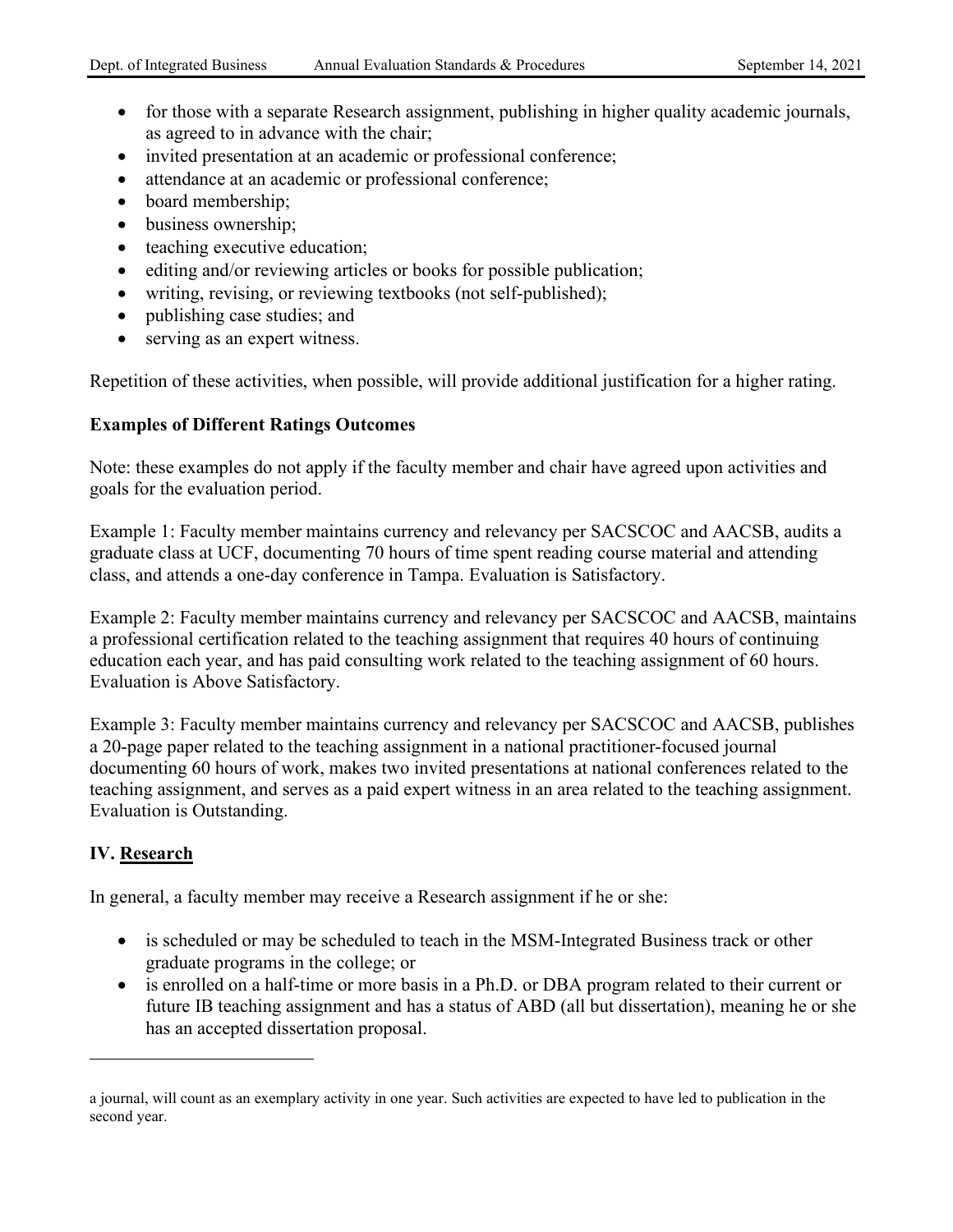If the faculty member has a Research assignment, the chair of the Integrated Business (IB) department will evaluate their research efforts and achievements as part of the annual evaluation process. Research shall be evaluated over the previous three academic years (e.g., for the 2022-2023 evaluation, the period from May 8, 2020 through May 7, 2023).

The Research assignment shall be evaluated solely on journal publications and invited conference presentations of original academic research. Journal publications shall be measured by the date on a letter (email acceptable) from the journal editor indicating final acceptance for publication, excepting only required formatting changes, copyright releases, or similar procedural issues.

It is the responsibility of the faculty member to provide each of the following in order to have a publication counted for the Research evaluation:

- An explanation of how the subject of the published article, the area of focus of the journal, or both are related to the faculty member's area of expertise and current or planned teaching assignment;
- Evidence that the journal uses a peer review process; and
- The journal's submission fee and publication fee schedules and other information useful for determining whether the journal is engaging in a pay-for-publication scheme (e.g., identity of publisher and/or sponsoring organization).

Conference presentations must be to conferences approved in advance by the chair and shall be measured as of the date of the presentation. It is the responsibility of the faculty member to:

- Gain written approval from the chair for the conference.
- Provide a copy of the conference program.

In order to achieve a Satisfactory evaluation in Research, the faculty member must have one publication during the three-year evaluation period.

In order to achieve an Above Satisfactory evaluation in Research, the faculty member must have one publication and make one invited research presentation at a national conference in the faculty member's area of research or expertise during the three-year evaluation period.

In order to achieve an Outstanding evaluation in Research, the faculty member must have two publications during the three-year evaluation period.

Given the nature of the Research evaluation, there is no need to establish activities or goals for Research for the year.

## **V. University & Professional Service**

#### **Overview**

The chair of the Integrated Business (IB) department will evaluate the university & professional service efforts and achievements of the faculty member for the evaluation period as part of the annual evaluation process. The faculty member's primary goal in service should be advancing the interests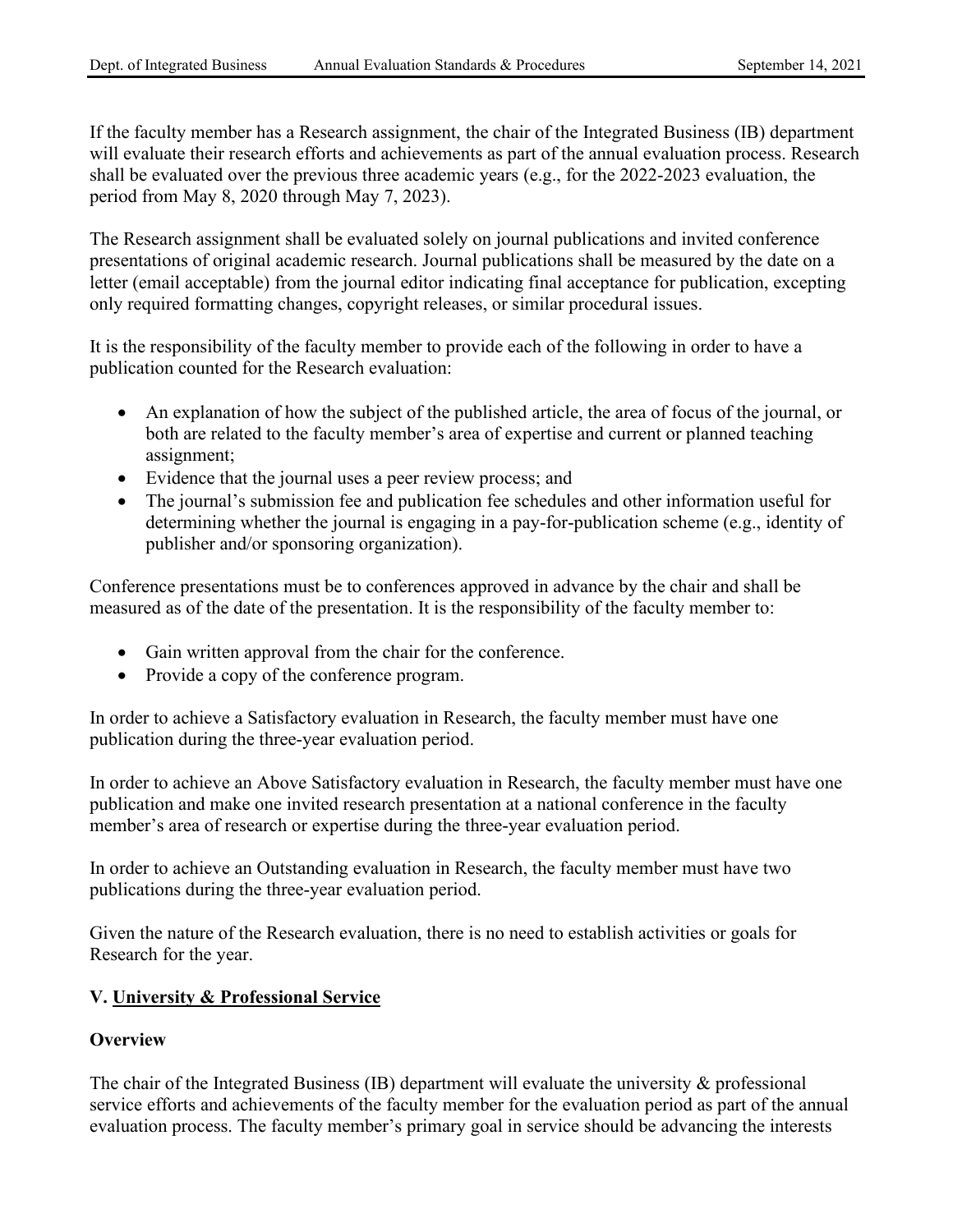and meeting the needs of the IB department, the College of Business Administration, the University of Central Florida, professional and academic organizations related to the IB department's focus, and the local business community. The evaluation of service is not a simple counting of the number or variety of activities; it seeks to measure both efforts expended and outcomes achieved.

#### **Sources of Information**

In forming the evaluation of service, the chair will consider the faculty member's interests, opportunities for service, and any service activities and related goals to which the faculty member and chair agreed at the beginning of the evaluation period. The chair will gather information from:

- materials related to service submitted by the faculty member as a part of their annual report, which should thoroughly document all activities; and
- public sources of information relating to the faculty member's service activities.

#### **Minimum Standards for a Satisfactory Rating**

In order to earn a rating of Satisfactory or higher, the faculty member must do all of the following:

- attend department and college faculty meetings, as scheduled;
- attend one university graduation ceremony at which COBA students graduate per year;
- attend and participate in one Welcome-to-the-Majors event per year;
- perform other activities beneficial to the university, college, or IB department (six are required and multiple instances are counted toward the total<sup>[4](#page-9-0)</sup>), such as:
	- o serve as a judge for student contests;
	- o serve as a guest speaker in another class;
	- o speak at the dean's speaker series;
	- o deliver "talks" to professional associations or business groups;
	- o attend college faculty meetings with the president and provost; or
	- o lead a presentation or discussion in an IB Advisory Board meeting; and
- engage in active substantive service as a committee member or perform similar work, such as serving on the:
	- o college instructor/lecturer promotion committee;
	- o college teaching committee;
	- o college technology advisory committee
	- o college UPRC or MPRC;
	- o faculty senate;
	- o student conduct board; or
	- o other college or university committees as agreed to in advance with the chair.

These activities will typically require 50-60 hours of total effort.

#### **Exemplary Activities**

<span id="page-9-0"></span><sup>4</sup> The chair and the faculty member may agree to substitute other service activities for some or all of these.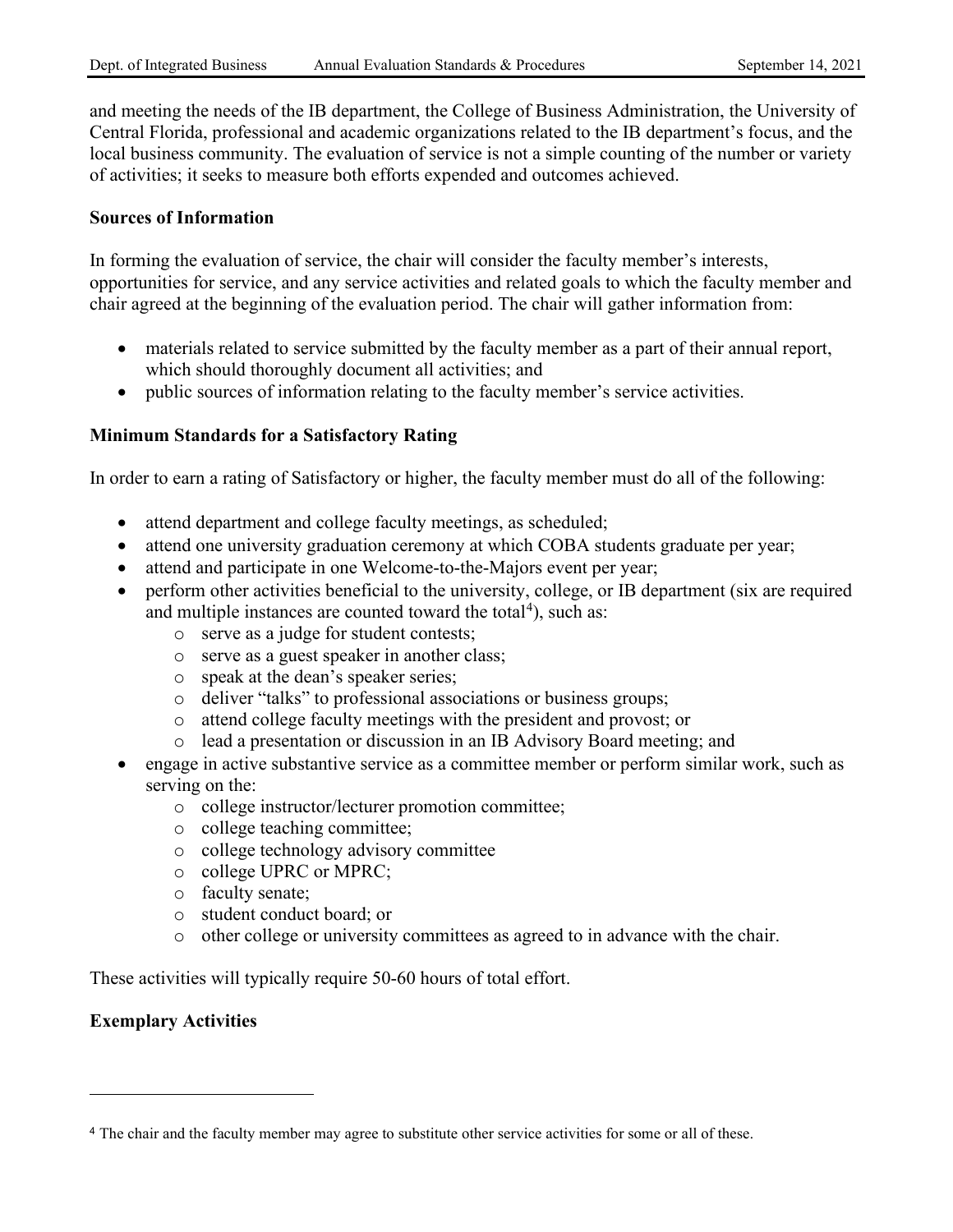The following are examples of service activities that benefit the department, college, university, profession, and/or business community. These activities are not valued equally. The chair will take into account the effort expended, the substance/depth of the activity, and the outcome achieved.

- developing or sustaining a signature program for high achieving students in the department;
- organizing or substantial participation in an organization for students in the major or college;
- developing or sustaining a contest or other ritual that encourages students to leave their comfort zones, take risks, or communicate;
- organizing meet-the-firm events or similar;
- being a leader in a professional or business association or publication;
- developing or sustaining a community-focused conference (perhaps in conjunction with other organizations);
- fund raising for the department or college (such as finding sponsorships for events or courses);
- new course/product development such as electives for the department;
- providing internal consulting services for the university, the college, or our students, such as service as a Blackstone Launchpad faculty fellow; and
- other activities as agreed to in advance with the chair.

Repetition of these activities, when possible, will provide additional justification for a higher rating.

## **Examples of Different Ratings Outcomes**

Note: these examples do not apply if the faculty member and chair have agreed upon activities and goals for the evaluation period.

Example 1: Faculty member meets the requirements for a Satisfactory evaluation, makes two calls to firms to see if they will attend a department conference (one agrees) and facilitates a gift of \$200 for the department's foundation account. Evaluation is Satisfactory.

Example 2: Faculty member meets the requirements for a Satisfactory evaluation, serves as the president of a local professional organization related to the area of teaching, and works with two other faculty members to maintain an annual contest for IB majors. Evaluation is Above Satisfactory.

Example 3: Faculty member meets the requirements for a Satisfactory evaluation, spends two hours each week meeting with students at the Blackstone Launchpad, and recruits two new members to the IB Advisory Board, each of whom commits to attending meetings each semester, speaking to student groups, and \$2,500 support per year for three years. Evaluation is Outstanding.

#### **VI. Lead for a Course**

#### **Overview**

Leads for IB courses serve on a voluntary basis and at the pleasure of the chair of the IB department. No faculty member has a right to become or remain a lead for a course. A faculty member may resign from the position as course lead and will not be evaluated as lead for future semesters; however, if the faculty member resigns in the middle of a semester, the faculty member's performance or lack thereof for the entire semester will be evaluated.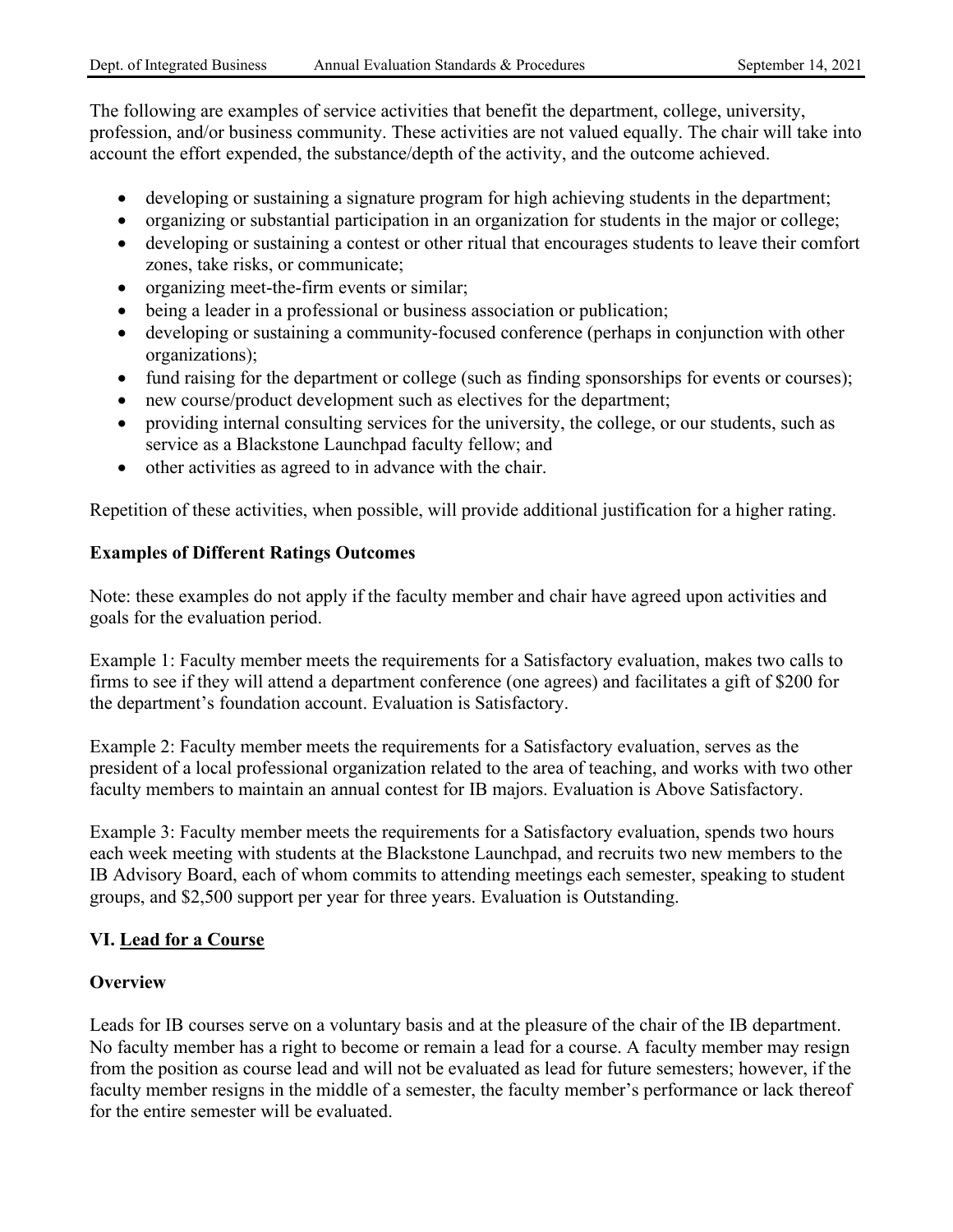The chair of the Integrated Business (IB) department will evaluate the efforts and achievements of the faculty member as lead for a course during the evaluation period as part of the annual evaluation process. The faculty member's primary goal as lead for a course should be to maintain, oversee, and improve the content and delivery of the course.

#### **Sources of Information**

In forming the evaluation of a lead for a course, the chair will consider the number of other faculty members teaching the course and any special circumstances regarding the course or its administration during the evaluation period. The chair will gather information from:

- materials related to serving as the lead of a course submitted by the faculty member as a part of their annual report, which should thoroughly document all activities; and
- the chair's observations of and interactions with the faculty member as lead of a course.

#### **Minimum Standards for a Satisfactory Rating**

In order to earn a rating of Satisfactory or higher, the faculty member must do all of the following:

- maintain and develop new material for the course including content for the Canvas (Webcourses $@$ UCF) platform, assignments, and classroom activities;
- coordinate common examinations (testing center) and course projects with other course instructors;
- coordinate and communicate with other instructors teaching the course in order to ensure uniform coverage of material across sections and across semesters (e.g., hold meetings to discuss and work on the course, develop common exams, etc.);
- represent the course and its instructors in meetings with other lead instructors and the chair;
- provide substantive service on the curriculum and assessment committees for the IB degree;
- provide substantive service as chair or co-chair on search committees for faculty members who will teach the course;
- provide feedback to the chair as input for evaluation of faculty members who are teaching the course; and
- oversee assessment and evaluation of *course* learning outcomes.

#### **Exemplary Activities**

Lead faculty members may meet with the chair prior to or at the beginning of the evaluation period to come to agreement on activities and goals relating to serving as lead faculty member for the evaluation period.